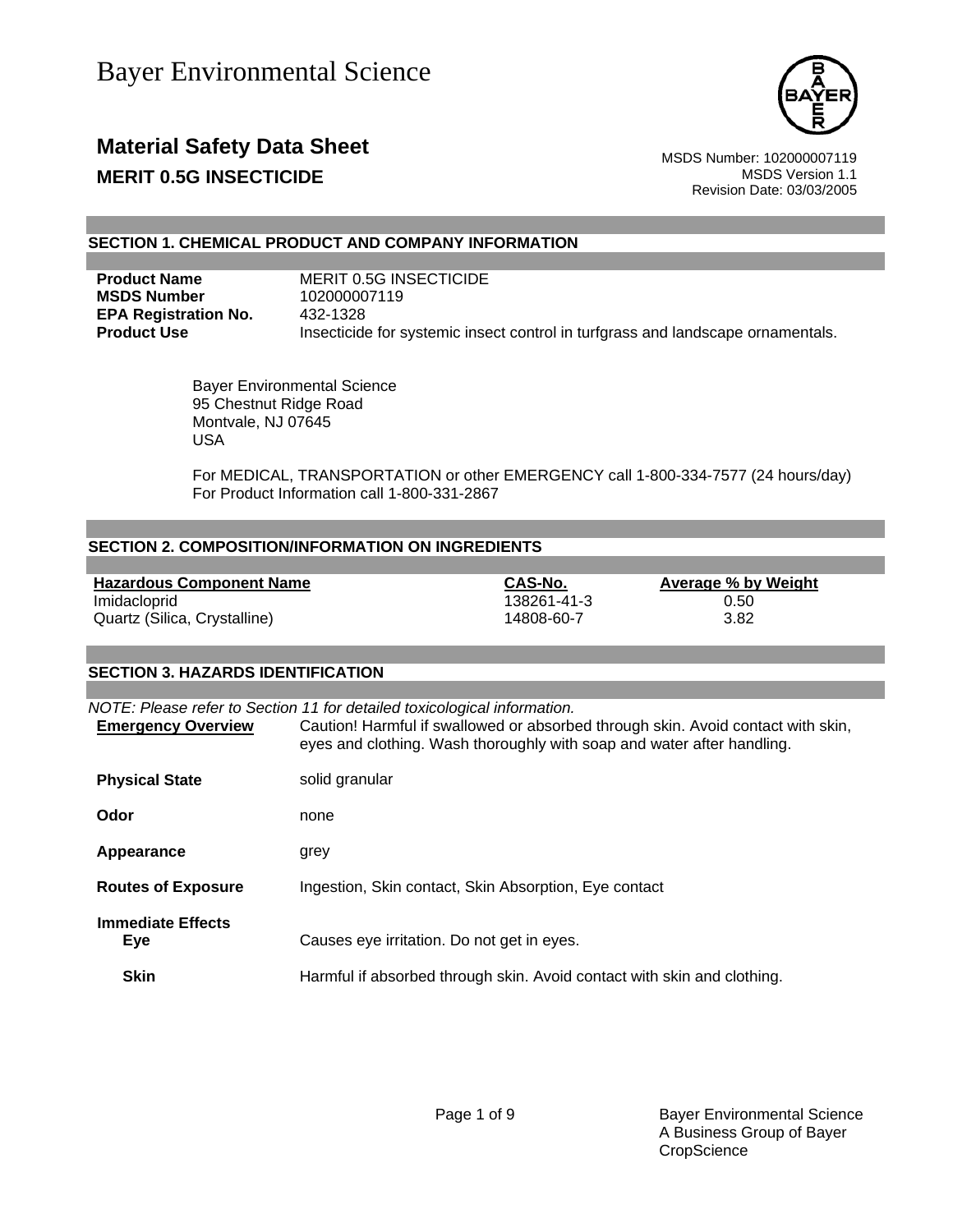

## **Material Safety Data Sheet**<br>MERIT 0.5G INSECTICIDE<br>MERIT 0.5G INSECTICIDE **MERIT 0.5G INSECTICIDE**

| Ingestion                                                  | Harmful if swallowed. Do not take internally.                                                                                                                                                                                                                                                                                                                                                                                                                                                                                                                                                                                                                                    |
|------------------------------------------------------------|----------------------------------------------------------------------------------------------------------------------------------------------------------------------------------------------------------------------------------------------------------------------------------------------------------------------------------------------------------------------------------------------------------------------------------------------------------------------------------------------------------------------------------------------------------------------------------------------------------------------------------------------------------------------------------|
| <b>Chronic or Delayed</b><br>Long-Term                     | This product is not listed as a carcinogen by ACGIH, NTP, IARC or OSHA.<br>However, it may contain crystalline silica (quartz), a substance which has been<br>listed as a carcinogen by ACGIH, NTP and IARC. Crystalline silica is a<br>naturally-occurring mineral component of many sands and clays. Although the<br>carcinogenic potential of crystalline silica in humans is controversial, it must be<br>considered if it is inhaled under excessive exposure conditions. The respirable<br>portion of the silica that may be contained in this product, however, is small,<br>such that excessive inhalation exposure during anticipated conditions of use is<br>unlikely. |
| <b>Medical Conditions</b><br><b>Aggravated by Exposure</b> | No specific medical conditions are known which may be aggravated by exposure<br>to this product. As with all materials which can cause upper respiratory tract<br>irritation, persons with a history of asthma, emphysema, or hyperreactive<br>airways disease may be more susceptible to overexposure. Pulmonary and<br>respiratory diseases may be aggravated by exposure to respirable crystalline<br>silica.                                                                                                                                                                                                                                                                 |

# **SECTION 4. FIRST AID MEASURES**

| General                                       | Have the product container or label with you when calling a poison control center<br>or doctor or going for treatment.                                                                                                                                                                 |
|-----------------------------------------------|----------------------------------------------------------------------------------------------------------------------------------------------------------------------------------------------------------------------------------------------------------------------------------------|
| <b>Eye</b>                                    | Hold eye open and rinse slowly and gently with water for 15-20 minutes.<br>Remove contact lenses, if present, after the first 5 minutes, then continue rinsing<br>eye. Call a poison control center or doctor for treatment advice.                                                    |
| <b>Skin</b>                                   | Take off all contaminated clothing immediately. Rinse immediately with plenty of<br>water for at least 15 minutes. Call a poison control center or doctor for treatment<br>advice.                                                                                                     |
| Ingestion                                     | Call a poison control center or doctor immediately for treatment advice. Have<br>person sip a glass of water if able to swallow. DO NOT induce vomiting unless<br>directed to do so by a physician or poison control center. Never give anything by<br>mouth to an unconscious person. |
| <b>Inhalation</b>                             | Move to fresh air. If person is not breathing, call 911 or an ambulance, then give<br>artificial respiration, preferably mouth-to-mouth if possible. Call a poison control<br>center or doctor for further treatment advice.                                                           |
| <b>Notes to Physician</b><br><b>Treatment</b> | There is no specific antidote. Appropriate supportive and symptomatic treatment<br>as indicated by the patient's condition is recommended.                                                                                                                                             |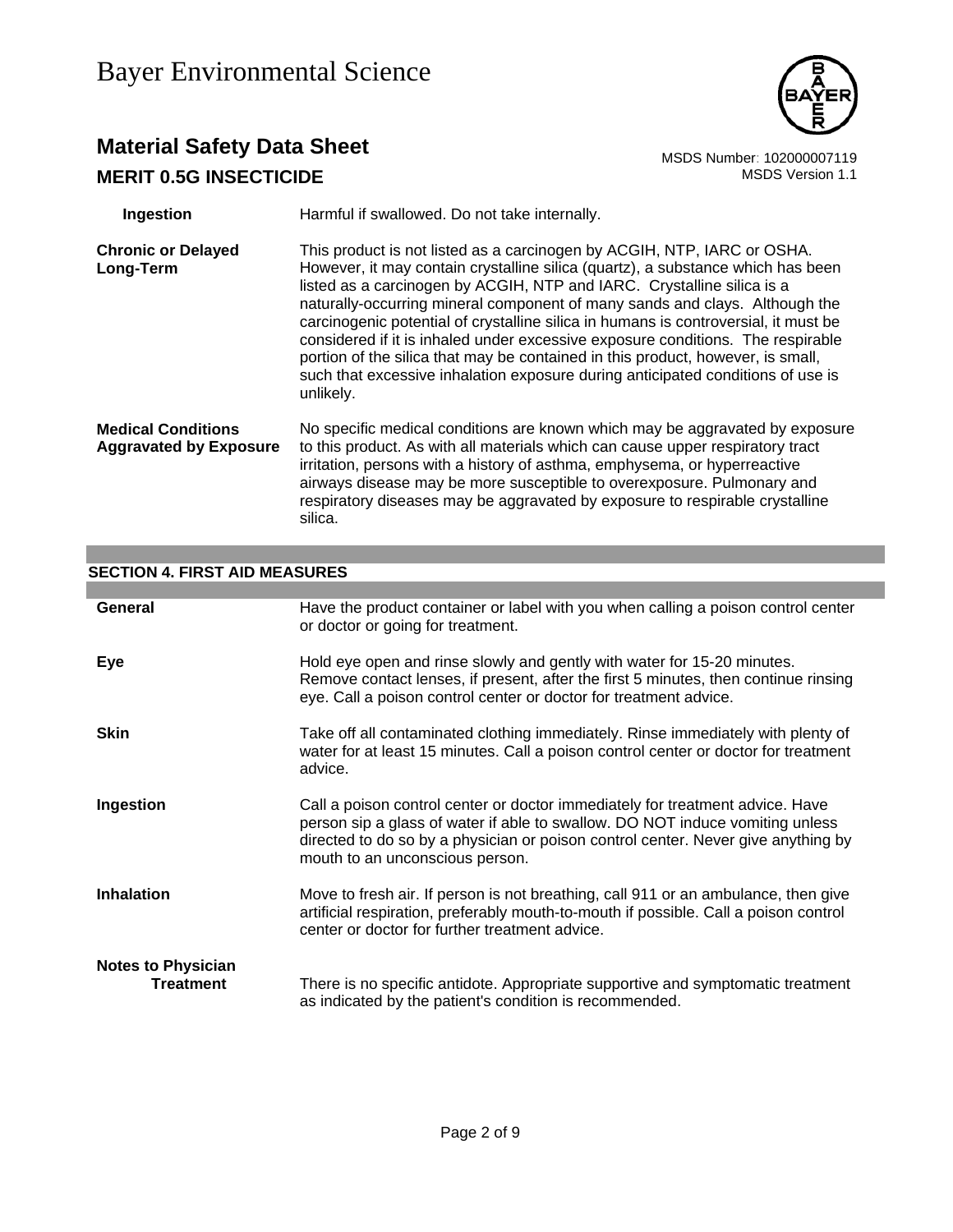

### **Material Safety Data Sheet**<br>MSDS Number: 102000007119<br>MSDS Version 1.1 **MERIT 0.5G INSECTICIDE**

a sa kacamatan ing Kabupatèn Kabupatèn Kabupatèn Kabupatèn Kabupatèn Kabupatèn Kabupatèn Kabupatèn Kabupatèn K

| <b>SECTION 5. FIRE FIGHTING MEASURES</b>    |                                                                                                                                                                                                                                                                   |  |  |
|---------------------------------------------|-------------------------------------------------------------------------------------------------------------------------------------------------------------------------------------------------------------------------------------------------------------------|--|--|
|                                             |                                                                                                                                                                                                                                                                   |  |  |
| <b>Flash Point</b>                          | not applicable                                                                                                                                                                                                                                                    |  |  |
| <b>Suitable Extinguishing</b><br>Media      | water, carbon dioxide (CO2), dry chemical, foam                                                                                                                                                                                                                   |  |  |
| <b>Fire Fighting</b><br><b>Instructions</b> | Keep out of smoke. Fight fire from upwind position. Cool closed containers<br>exposed to fire with water spray. Dike area to prevent runoff and contamination<br>of water sources. Equipment or materials involved in pesticide fires may become<br>contaminated. |  |  |
|                                             | In the event of fire, wear self-contained breathing apparatus.                                                                                                                                                                                                    |  |  |

| <b>SECTION 6. ACCIDENTAL RELEASE MEASURES</b> |                                                                                                                                                                                                                                                                                                                                                                                                                                                                                                                                          |
|-----------------------------------------------|------------------------------------------------------------------------------------------------------------------------------------------------------------------------------------------------------------------------------------------------------------------------------------------------------------------------------------------------------------------------------------------------------------------------------------------------------------------------------------------------------------------------------------------|
|                                               |                                                                                                                                                                                                                                                                                                                                                                                                                                                                                                                                          |
| <b>Methods for Cleaning Up</b>                | Keep unauthorized people away. Isolate hazard area. Avoid contact with spilled<br>product or contaminated surfaces.                                                                                                                                                                                                                                                                                                                                                                                                                      |
| <b>Additional Advice</b>                      | Avoid dust formation. Avoid breathing dust. Avoid contact with skin and eyes.<br>Use recommended protective equipment while carefully sweeping up spilled<br>material. Place in covered container for reuse or disposal. Scrub contaminated<br>area with soap and water. Rinse with water. Use dry absorbent material such as<br>clay granules to absorb and collect wash solution for proper disposal.<br>Contaminated soil may have to be removed and disposed. Do not allow material<br>to enter streams, sewers, or other waterways. |

### **SECTION 7. HANDLING AND STORAGE**

| <b>Handling Procedures</b>         | Handle and open container in a manner as to prevent spillage.                                                                                                                                                                                  |  |  |
|------------------------------------|------------------------------------------------------------------------------------------------------------------------------------------------------------------------------------------------------------------------------------------------|--|--|
| <b>Storing Procedures</b>          | Do not contaminate water, food, or feed by storage or disposal.                                                                                                                                                                                |  |  |
|                                    | Store in a cool, dry place and in such a manner as to prevent cross<br>contamination with other pesticides, fertilizers, food, and feed. Store in original<br>container and out of the reach of children, preferably in a locked storage area. |  |  |
| Work/Hygienic<br><b>Procedures</b> | Wash hands before eating, drinking, chewing gum, using tobacco or using the<br>toilet.                                                                                                                                                         |  |  |
|                                    | Remove clothing immediately if pesticide gets inside. Then wash thoroughly and<br>put on clean clothing.                                                                                                                                       |  |  |
|                                    | Remove Personal Protective Equipment (PPE) immediately after handling this<br>product. Before removing gloves clean them with soap and water. As soon as<br>practical, wash thoroughly and change into clean clothing.                         |  |  |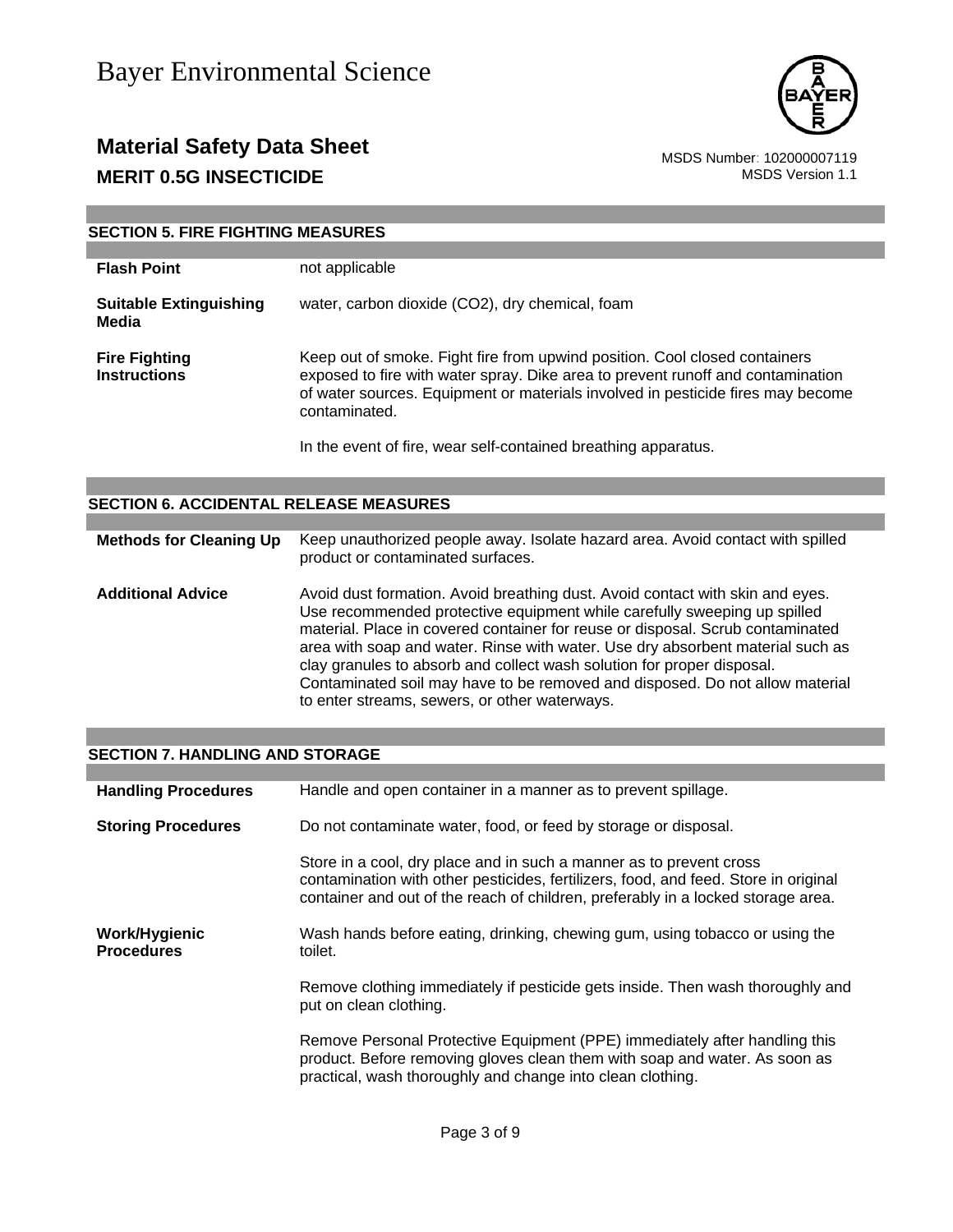

### **Material Safety Data Sheet**<br>MSDS Number: 102000007119<br>MSDS Version 1.1 **MERIT 0.5G INSECTICIDE**

**Min/Max Storage Temperatures** 30 day average temperature not to exceed 38°C (100°F)

### **SECTION 8. EXPOSURE CONTROLS / PERSONAL PROTECTION**

| <b>Engineering Controls</b>                               | Maintain exposure levels below the exposure limit through the use of general<br>and local exhaust ventilation.                                                                                                         |                                                                                                                                                                 |                                                                                                                                                                                                                                                                                                                 |                                                                                                                                                                                                                                                                                                                                                                                                                                                                                    |  |
|-----------------------------------------------------------|------------------------------------------------------------------------------------------------------------------------------------------------------------------------------------------------------------------------|-----------------------------------------------------------------------------------------------------------------------------------------------------------------|-----------------------------------------------------------------------------------------------------------------------------------------------------------------------------------------------------------------------------------------------------------------------------------------------------------------|------------------------------------------------------------------------------------------------------------------------------------------------------------------------------------------------------------------------------------------------------------------------------------------------------------------------------------------------------------------------------------------------------------------------------------------------------------------------------------|--|
| <b>Eye/Face Protection</b>                                |                                                                                                                                                                                                                        | tightly fitting safety goggles                                                                                                                                  |                                                                                                                                                                                                                                                                                                                 |                                                                                                                                                                                                                                                                                                                                                                                                                                                                                    |  |
| <b>Hand Protection</b>                                    | Suitable chemical resistant gloves                                                                                                                                                                                     |                                                                                                                                                                 |                                                                                                                                                                                                                                                                                                                 |                                                                                                                                                                                                                                                                                                                                                                                                                                                                                    |  |
| <b>Body Protection</b>                                    |                                                                                                                                                                                                                        |                                                                                                                                                                 | Wear long-sleeved shirt and long pants and shoes plus socks.                                                                                                                                                                                                                                                    |                                                                                                                                                                                                                                                                                                                                                                                                                                                                                    |  |
| <b>Respiratory Protection</b>                             | When respirators are required, select NIOSH approved equipment based on<br>actual or potential airborne concentrations and in accordance with the<br>appropriate regulatory standards and/or Industry recommendations. |                                                                                                                                                                 |                                                                                                                                                                                                                                                                                                                 |                                                                                                                                                                                                                                                                                                                                                                                                                                                                                    |  |
| <b>General Protection</b>                                 | Follow manufacturer's instructions for cleaning/maintaining PPE. If no such<br>instructions for washables, use detergent and hot water. Keep and wash PPE<br>separately from other laundry.                            |                                                                                                                                                                 |                                                                                                                                                                                                                                                                                                                 |                                                                                                                                                                                                                                                                                                                                                                                                                                                                                    |  |
|                                                           | instructions.                                                                                                                                                                                                          |                                                                                                                                                                 |                                                                                                                                                                                                                                                                                                                 | Educate and train employees in safe use of the product. Follow all label                                                                                                                                                                                                                                                                                                                                                                                                           |  |
| <b>Exposure Limits</b><br>Quartz (Silica,<br>Crystalline) | 14808-60-7                                                                                                                                                                                                             | <b>ACGIH</b><br><b>ACGIH NIC</b><br><b>NIOSH</b><br>OSHA Z1A<br>US CA OEL<br>US CA OEL<br>OSHA <sub>Z1</sub><br>OSHA <sub>Z1</sub><br>Z <sub>3</sub><br>Remarks | <b>TWA</b><br>Form of Exposure<br><b>TWA</b><br>Form of Exposure<br>REL<br>Form of Exposure<br><b>TWA</b><br>Form of Exposure<br><b>TWA PEL</b><br>Form of Exposure<br><b>TWA PEL</b><br>Form of Exposure<br><b>PEL</b><br>Form of Exposure<br><b>PEL</b><br>Form of Exposure<br><b>TWA</b><br>Form of Exposure | $0.05$ mg/m $3$<br>Respirable fraction.<br>0.025 mg/m3<br>Respirable fraction.<br>$0.05$ mg/m $3$<br>Respirable dust.<br>$0.1$ mg/m $3$<br>Respirable dust.<br>$0.1$ mg/m $3$<br>Respirable dust.<br>$0.3$ mg/m $3$<br>Total dust.<br>$15 \text{ mg/m}$<br>Total dust.<br>$5$ mg/m $3$<br>Respirable fraction.<br>2.4 millions of particles<br>per cubic foot of air<br>Respirable.<br>The value is calculated from<br>a specified equation using a<br>value of 100%. Lower values |  |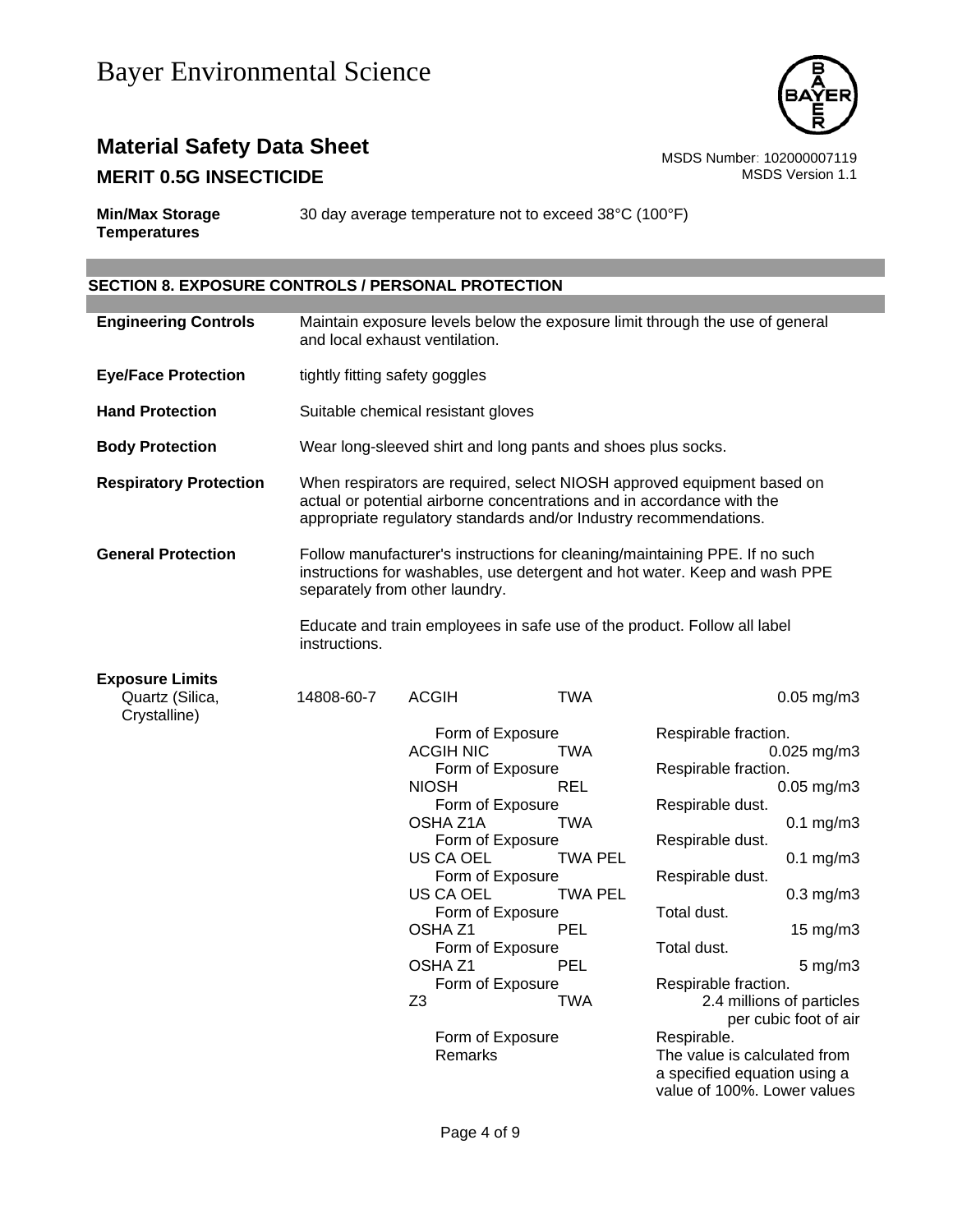

**Material Safety Data Sheet** MSDS Number: 102000007119 **MERIT 0.5G INSECTICIDE MERIT 0.5G INSECTICIDE** of % will give higher exposure limits. See regulation for specific equation. Z3 TWA 0.1 mg/m3 Form of Exposure Respirable. Remarks The value is calculated from a specified equation using a value of 100%. Lower values of % will give higher exposure limits. See regulation for specific equation. Z3 TWA 0.3 mg/m3 Form of Exposure Total dust.<br>
Remarks The value i The value is calculated from a specified equation using a value of 100%. Lower values of % will give higher exposure limits. See regulation for specific equation.

| <b>SECTION 9. PHYSICAL AND CHEMICAL PROPERTIES</b> |                 |  |  |
|----------------------------------------------------|-----------------|--|--|
|                                                    |                 |  |  |
| Appearance                                         | grey            |  |  |
| <b>Physical State</b>                              | solid granular  |  |  |
| Odor                                               | none            |  |  |
| <b>Bulk Density</b>                                | 55-60 lbs/cu ft |  |  |
| <b>Water Solubility</b>                            | insoluble       |  |  |
|                                                    |                 |  |  |

### **SECTION 10. STABILITY AND REACTIVITY**

| <b>Chemical Stability</b>                         | Stable                                                                                                          |
|---------------------------------------------------|-----------------------------------------------------------------------------------------------------------------|
| <b>Conditions to Avoid</b>                        | extreme temperatures                                                                                            |
| <b>Hazardous</b><br><b>Decomposition Products</b> | hydrogen chloride (HCI)<br>hydrogen cyanide (hydrocyanic acid)<br>carbon dioxide (CO2)<br>nitrogen oxides (NOx) |
| <b>Hazardous Reactions</b>                        | Hazardous polymerisation does not occur.                                                                        |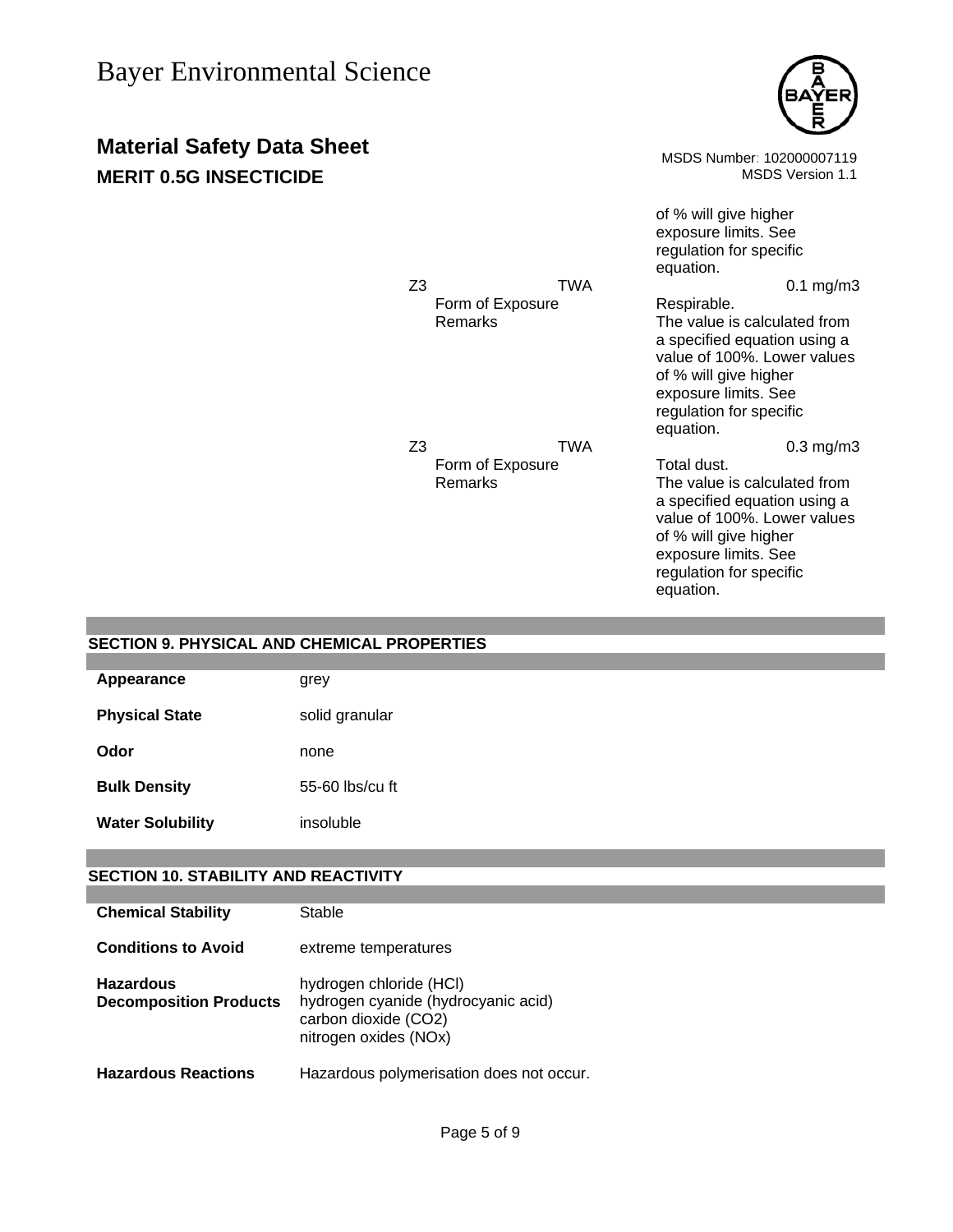

### **Material Safety Data Sheet** MSDS Number: 102000007119 **MERIT 0.5G INSECTICIDE MERIT 0.5G INSECTICIDE**

### **SECTION 11. TOXICOLOGICAL INFORMATION**

Only an acute eye irritation study has been performed on this product as formulated. All other acute toxicity data have been bridged from a similar granular formulation containing a higher percentage of the active ingredient, imidacloprid. The non-acute information pertains to the technical-grade active ingredient.

| <b>Acute Oral Toxicity</b>                                                                                                                     | male/female rat: $LD50: > 4,820$ mg/kg                                                                                                                                               |          |  |  |  |
|------------------------------------------------------------------------------------------------------------------------------------------------|--------------------------------------------------------------------------------------------------------------------------------------------------------------------------------------|----------|--|--|--|
| <b>Acute Dermal Toxicity</b>                                                                                                                   | male/female rabbit: LD50: > 2,000 mg/kg                                                                                                                                              |          |  |  |  |
| <b>Acute Inhalation Toxicity</b>                                                                                                               | male/female rat: LC50: > 5.09 mg/l<br>Exposure time: 4 h<br>Determined in the form of dust.<br>(actual)                                                                              |          |  |  |  |
|                                                                                                                                                | male/female rat: LC50: > 20 mg/l<br>Exposure time: 1 h<br>Determined in the form of dust.<br>Extrapolated from the 4 hr LC50.<br>(actual)                                            |          |  |  |  |
| <b>Skin Irritation</b>                                                                                                                         | rabbit: non-irritant                                                                                                                                                                 |          |  |  |  |
| <b>Eye Irritation</b>                                                                                                                          | rabbit: Mild eye irritation                                                                                                                                                          |          |  |  |  |
| <b>Sensitization</b>                                                                                                                           | guinea pig: Non-sensitizing                                                                                                                                                          |          |  |  |  |
| <b>Subchronic Toxicity</b>                                                                                                                     | In a 3-week dermal toxicity study, rabbits treated with imidacloprid showed no<br>local or systemic effects at levels up to and including 1000 mg/kg, the limit dose.                |          |  |  |  |
|                                                                                                                                                | In a 4-week inhalation study, rats exposed to high concentrations of imidacloprid<br>exhibited decreased body weight gains and changes in clinical chemistries and<br>organ weights. |          |  |  |  |
| <b>Chronic Toxicity</b>                                                                                                                        | In chronic dietary studies in rats and dogs exposed to imidacloprid, the target<br>organs were the thyroids and/or liver.                                                            |          |  |  |  |
| <b>Assessment Carcinogenicity</b><br>In oncogenicity studies in rats and mice, imidacloprid was not considered carcinogenic in either species. |                                                                                                                                                                                      |          |  |  |  |
| <b>ACGIH</b><br>Quartz (Silica, Crystalline)<br>NITD                                                                                           | 14808-60-7                                                                                                                                                                           | Group A2 |  |  |  |

| Quartz (Silica, Crystalline) | 14808-60-7 | Group A2              |
|------------------------------|------------|-----------------------|
| <b>NTP</b>                   |            |                       |
| Quartz (Silica, Crystalline) | 14808-60-7 |                       |
| <b>IARC</b>                  |            |                       |
| Quartz (Silica, Crystalline) | 14808-60-7 | Overall evaluation: 1 |
| <b>OSHA</b>                  |            |                       |
| None.                        |            |                       |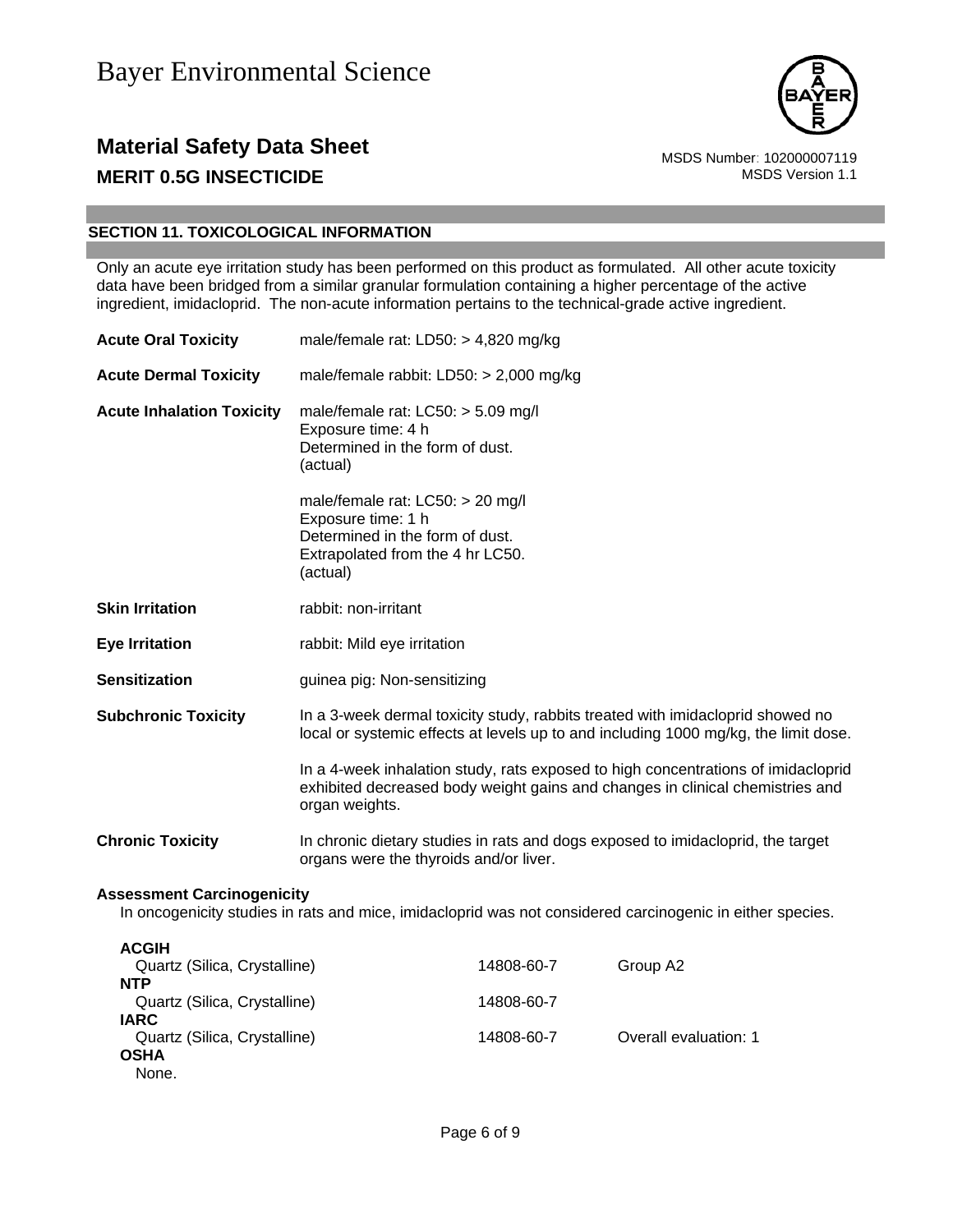

### **Material Safety Data Sheet**<br>MERIT 0.5G INSECTICIDE<br>MERIT 0.5G INSECTICIDE **MERIT 0.5G INSECTICIDE**

| Reproductive &<br><b>Developmental Toxicity</b> | REPRODUCTION: In a two-generation reproduction study in rats, imidacloprid<br>was not a primary reproductive toxicant. Offspring exhibited reduced body<br>weights at the high dose and in conjunction with maternal toxicity.                                                                                                         |  |  |
|-------------------------------------------------|----------------------------------------------------------------------------------------------------------------------------------------------------------------------------------------------------------------------------------------------------------------------------------------------------------------------------------------|--|--|
|                                                 | DEVELOPMENTAL TOXICITY: In developmental toxicity studies in rats and<br>rabbits, there was no evidence of an embryotoxic or teratogenic potential for<br>imidacloprid. In both species, developmental effects were observed only at high<br>doses and in conjunction with maternal toxicity.                                          |  |  |
| <b>Neurotoxicity</b>                            | In acute and subchronic neurotoxicity screening studies in rats, imidacloprid<br>produced slight neurobehavioral effects in each study at the highest dose tested.<br>There were no correlating morphological changes observed in the neural tissues.                                                                                  |  |  |
|                                                 | In a one-generation developmental neurotoxicity screening study in rats,<br>offspring exposed to imidacloprid showed decreased motor activities. These<br>effects occurred at the highest dose tested and in conjunction with maternal<br>toxicity. There were no correlating morphological changes observed in the<br>neural tissues. |  |  |
| <b>Mutagenicity</b>                             | The imidacloprid mutagenicity studies, taken collectively, demonstrate that the<br>active ingredient is not genotoxic or mutagenic.                                                                                                                                                                                                    |  |  |

### **SECTION 12. ECOLOGICAL INFORMATION**

| <b>Environmental</b><br><b>Precautions</b> | Highly toxic to aquatic invertebrates. Do not apply directly to water, to areas<br>where surface water is present or to intertidal areas below the mean high water<br>mark. Do not contaminate surface or ground water by cleaning equipment or<br>disposal of wastes, including equipment wash water. |
|--------------------------------------------|--------------------------------------------------------------------------------------------------------------------------------------------------------------------------------------------------------------------------------------------------------------------------------------------------------|
| <b>Ecological Information</b>              | This chemical demonstrates the properties and characteristics associated with<br>chemicals detected in ground water. The use of this chemical in areas where<br>soils are permeable, particularly where the water table is shallow, may result in<br>ground water contamination.                       |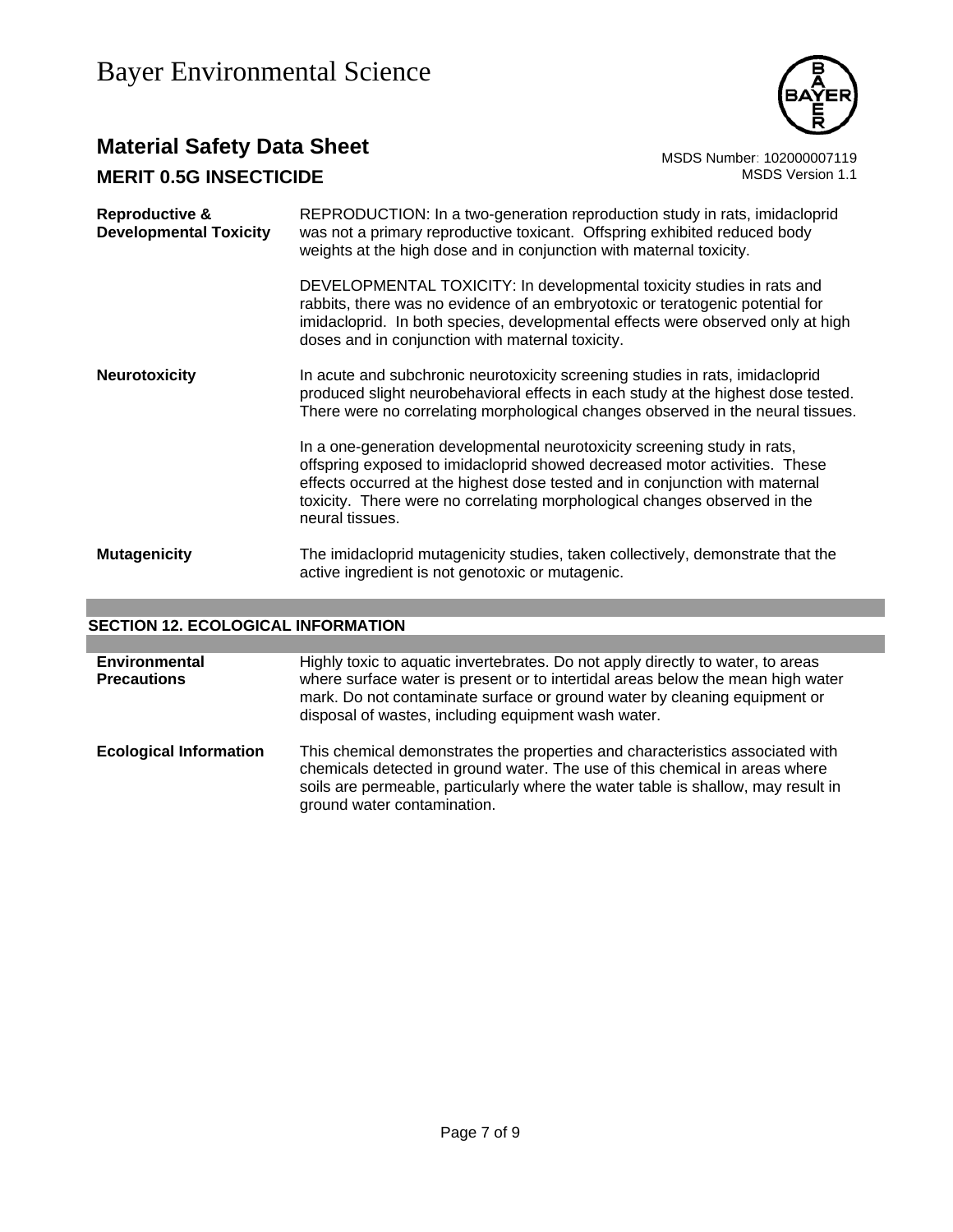

### **Material Safety Data Sheet**<br>MSDS Number: 102000007119<br>MSDS Version 1.1 **MERIT 0.5G INSECTICIDE**

#### **SECTION 13. DISPOSAL CONSIDERATIONS**

| <b>General Disposal</b>   | Pesticide Disposal: Wastes resulting from the use of this product may be                                                                                                                                                                      |
|---------------------------|-----------------------------------------------------------------------------------------------------------------------------------------------------------------------------------------------------------------------------------------------|
| Guidance                  | disposed of on site or at an approved waste disposal facility.                                                                                                                                                                                |
| <b>Container Disposal</b> | Completely empty container into application equipment, then dispose of empty<br>container in a sanitary landfill, by incineration or by other procedures approved<br>by state/provincial and local authorities. If burned, stay out of smoke. |

#### **SECTION 14. TRANSPORT INFORMATION**

DOT CLASSIFICATION: Not regulated for Domestic Surface Shipment

FREIGHT CLASSIFICATION: Insecticides or Fungicides, N.O.I., other than poison

#### **SECTION 15. REGULATORY INFORMATION**

**EPA Registration No.** 432-1328

| <b>US Federal Regulations</b><br><b>TSCA list</b>                                                            |            |                |  |  |  |
|--------------------------------------------------------------------------------------------------------------|------------|----------------|--|--|--|
| Quartz (Silica, Crystalline)                                                                                 | 14808-60-7 |                |  |  |  |
| US. Toxic Substances Control Act (TSCA) Section 12(b) Export Notification (40 CFR 707, Subpt D)              |            |                |  |  |  |
| None.                                                                                                        |            |                |  |  |  |
| <b>SARA Title III - Section 302 - Notification and Information</b>                                           |            |                |  |  |  |
| None.                                                                                                        |            |                |  |  |  |
| <b>SARA Title III - Section 313 - Toxic Chemical Release Reporting</b><br>None.                              |            |                |  |  |  |
| <b>US States Regulatory Reporting</b>                                                                        |            |                |  |  |  |
| <b>CA Prop65</b>                                                                                             |            |                |  |  |  |
| This product contains a chemical known to the State of California to cause cancer.                           |            |                |  |  |  |
| Quartz (Silica, Crystalline)                                                                                 | 14808-60-7 |                |  |  |  |
| This product does not contain any substances known to the State of California to cause reproductive<br>harm. |            |                |  |  |  |
| <b>US State Right-To-Know Ingredients</b>                                                                    |            |                |  |  |  |
| Quartz (Silica, Crystalline)                                                                                 | 14808-60-7 | IL, MA, MN, RI |  |  |  |
| <b>Canadian Regulations</b>                                                                                  |            |                |  |  |  |
| <b>Canadian Domestic Substance List</b>                                                                      |            |                |  |  |  |
| Quartz (Silica, Crystalline)                                                                                 | 14808-60-7 |                |  |  |  |
| <b>Environmental</b>                                                                                         |            |                |  |  |  |